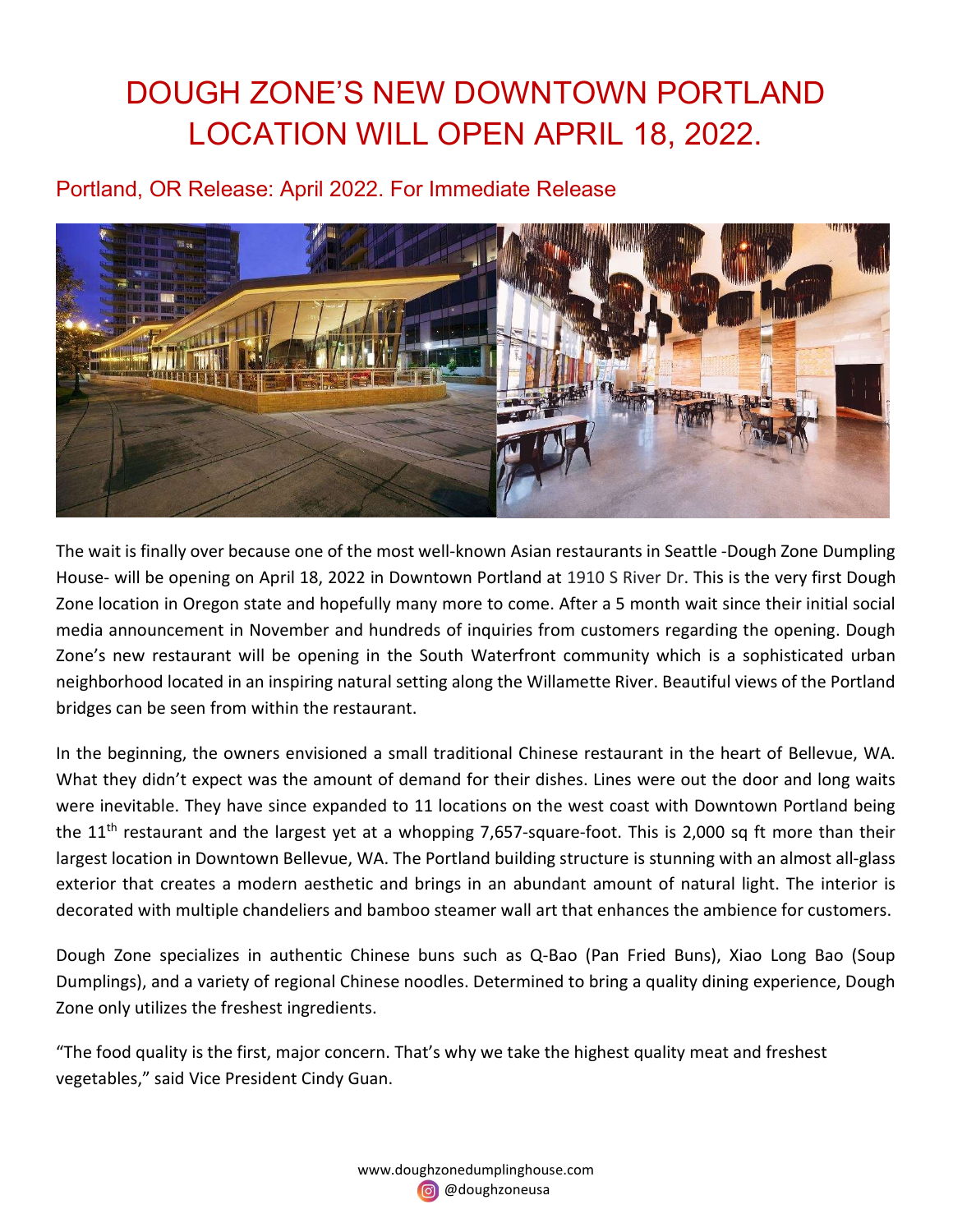# Dough Zone Dishes

Dough Zone offers an extensive yet affordable dining experience with a selection of expertly crafted dumplings, freshly made noodles, high-quality meats, local vegetables, and more. Prices are low and portions are a bit smaller so customers can try a variety of food without breaking the bank.

Xiao Long Bao – Dough Zone's soup dumplings come in 3 traditional flavors and feature premium ingredients – Berkshire-Duroc pork, chicken and Berkshire-Duroc pork with crab meat. Our chefs proudly use a secret traditional recipe aspic in order to create the savory soupy filling inside. When steamed, the aspic will liquefy into a broth and fill the traditional steamed dumpling with juicy savory goodness. Xiao long bao are traditionally steamed inside a little bamboo basket, thus the name Xiao (small) Long (basket) Bao (bun) was born.



Q-Bao - One of our signature dishes Q-Bao originated from the famous Shanghai Sheng Jian Bao (Pan Fried Buns). The main difference is the dough that is used at Dough Zone is much fluffier. The unique Q-Bao 's is made and prepared in a traditional way and made with high quality ingredients. It is filled with moist Berkshire-Duroc pork, secret recipe aspic, and wrapped with dough. After being half steamed and half pan-fried, the buns turn out perfectly soft on the top and crispy on the bottom.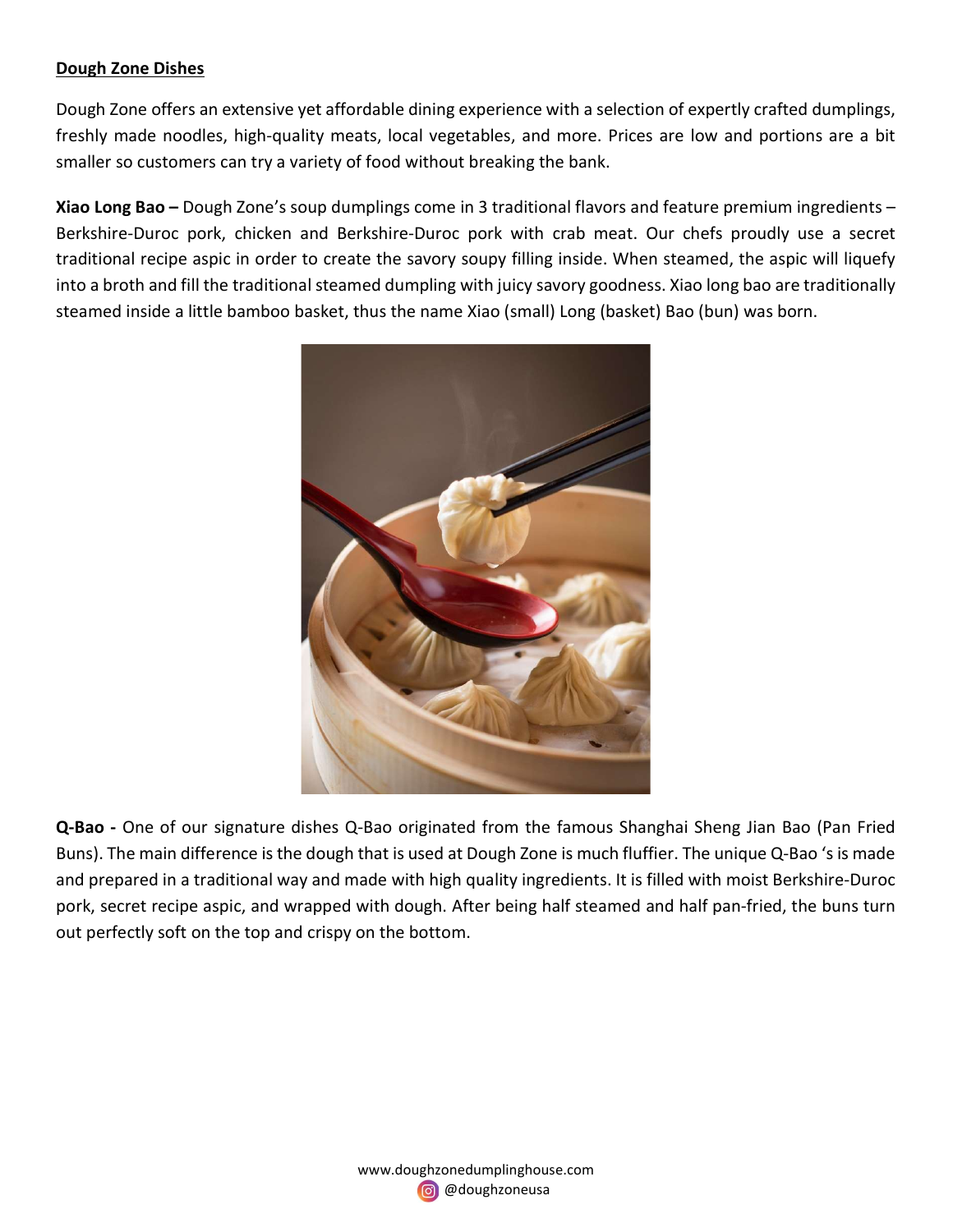

Dan Dan Noodles- The Szechuan specialty "Dan Dan Noodle" is one of the signature dishes at Dough Zone. Fresh springy noodles are mixed with a mild chili sauce, numbing Szechuan peppercorn flavor and chicken broth that bring inspired flavors to a whole other level. The seasoned noodles are then garnished with fresh green onion & preserved mustard greens.



www.doughzonedumplinghouse.com @doughzoneusa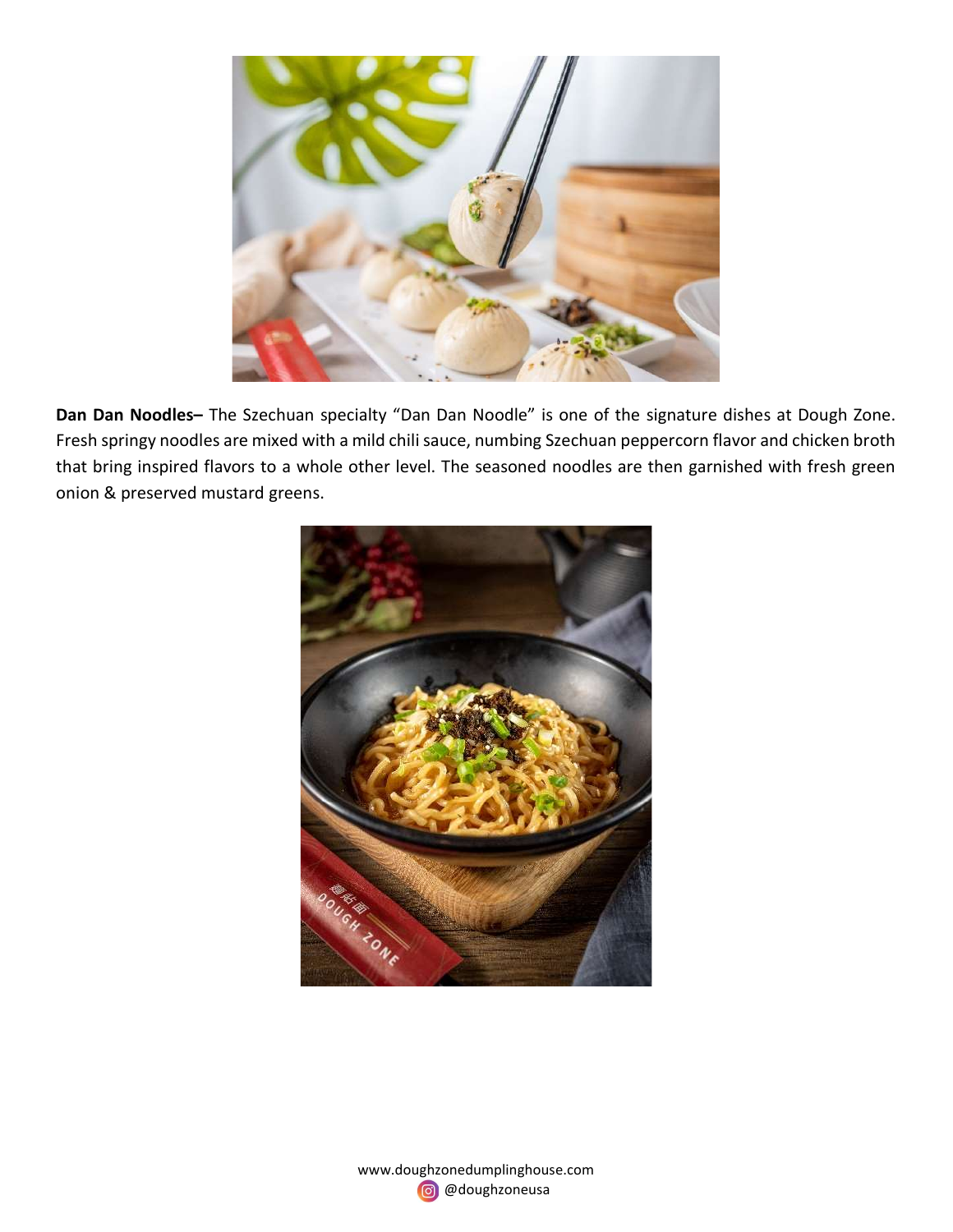Sweet & Sour Cucumber - Dough Zone features a wide variety of appetizers and vegetable dishes that pair perfectly well with noodles and dumplings. Our most popular appetizer is the sweet & sour cucumber which is a beautifully arranged salad coated with a house-made sweet and sour dressing. They are hand sliced daily by our expert chefs with decades of culinary experience.



# **Brand History**

Dough Zone Dumpling House was established in Seattle in 2014. The motivation behind the creation of Dough Zone was a desire to bring traditional homemade Chinese comfort food into a modern setting. Dough Zone opened its first store in Bellevue, WA and since then, Dough Zone has expanded into a chain with eight restaurants throughout the greater Seattle as well as two Northern California branches in San Mateo, and Cupertino. The Downtown Portland location will be the 11<sup>th</sup> restaurant and the very first location ever in Oregon.



www.doughzonedumplinghouse.com @doughzoneusa